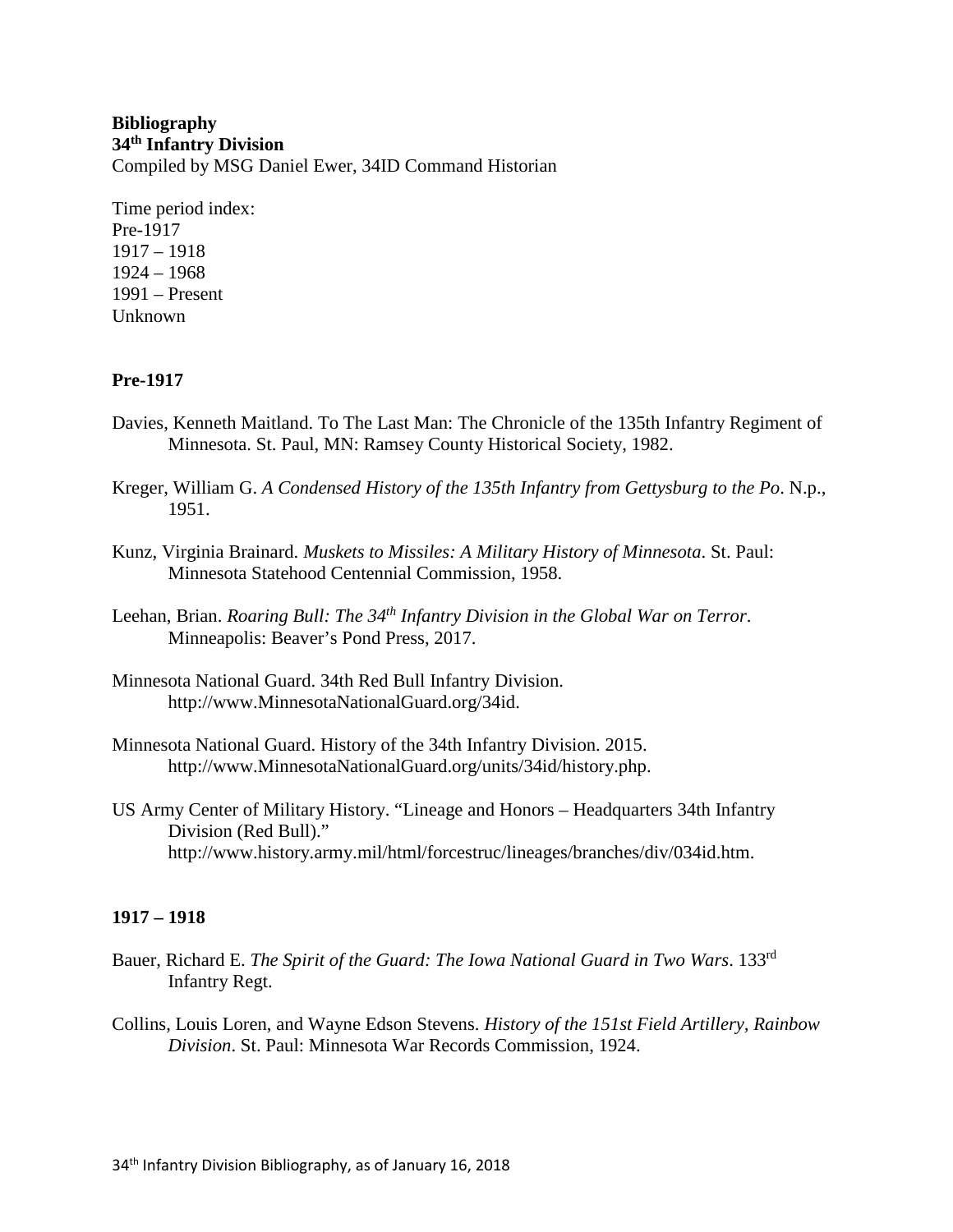- Davies, Kenneth Maitland. To The Last Man: The Chronicle of the 135th Infantry Regiment of Minnesota. St. Paul, MN: Ramsey County Historical Society, 1982.
- Davis, Henry Blaine. *Generals in Khaki*. Raleigh, N.C.: Pentland Press, 1998.
- Holbrook, Franklin F. and Appel, Livia. *Minnesota in the War with Germany*. Vol. 1. St. Paul: Minnesota Historical Society, 1928.
- Johnson, Jack K. "History of the 34th 'Red Bull' Infantry Division." Minnesota Military Museum, November, 2015. http://www.mnmilitarymuseum.org/files/2614/4683/6219/34th ID history 1917-2015.pdf
- Kreger, William G. *A Condensed History of the 135th Infantry from Gettysburg to the Po*. N.p., 1951.
- Kunz, Virginia Brainard. *Muskets to Missiles: A Military History of Minnesota*. St. Paul: Minnesota Statehood Centennial Commission, 1958.
- Leach, George E. *War Diary.* Minneapolis: Pioneer Printers, 1923. Covering the activities of the "Rainbow" Division in World War I. 1962 edition available from Daniel Ewer.
- Leehan, Brian. *Roaring Bull: The 34th Infantry Division in the Global War on Terror*. Minneapolis: Beaver's Pond Press, 2017.
- Minnesota National Guard. 34th Red Bull Infantry Division. http://www.MinnesotaNationalGuard.org/34id.
- Minnesota National Guard. History of the 34th Infantry Division. 2015. http://www.MinnesotaNationalGuard.org/units/34id/history.php.
- US Army Center of Military History. "Lineage and Honors Headquarters 34th Infantry Division (Red Bull)." http://www.history.army.mil/html/forcestruc/lineages/branches/div/034id.htm.

# **1924 – 1968**

- Altieri, James. *The Spearheaders, A Personal History of Darby's Rangers*. Annapolis Maryland: Naval Institute Press. 2014.
- Anderson, Charles Robert. *Algeria-French Morocco, The U.S. Army Campaigns of World War II*. Washington: US Government Printing Office, 1993. http://www.history.army.mil/html/books/072/72-11/index.html.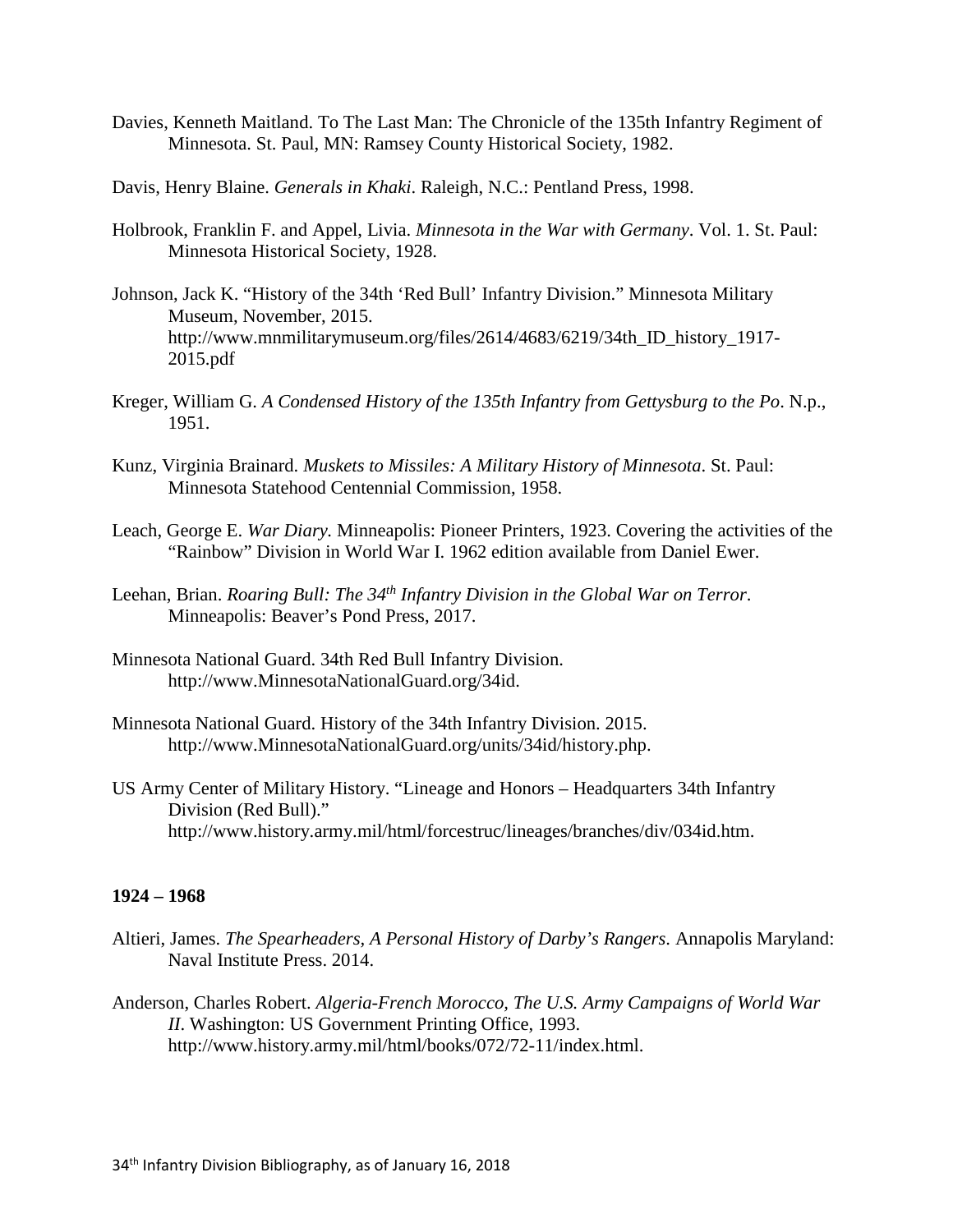\_\_\_\_\_. *Tunisia, The U.S. Army Campaigns of World War II*. Washington: US Government Printing Office, 1993. http://www.history.army.mil/catalog/pubs/72/72-12.html.

- Ankrum, Homer R., *Dogfaces Who Smiled Through Tears: The 34th Red Bull Infantry Division, and attached 100th (Hawaiian) Battalion, and 442nd "Go For Broke" Regimental Combat Team in World War II*. Lake Mills, Iowa: Graphic Publishing Co. 1987. A detailed history of the 34th during World War II as seen by the common soldiers who experienced it firsthand.
- Ashcraft, Howard D., *As You Were: Cannon Company, 34th Infantry Division, 168th Infantry Regiment, World War II*. Richmond, VA: Ashcraft Enterprises, 1990.
- Atkinson, Rick. *An Army At Dawn: The War in North Africa, 1942-1943*. Henry Holt, 2007.
- \_\_\_\_\_. *The Day of Battle: The War in Sicily and Italy, 1943-1944*. Henry Holt, 2008.
- Bauer, Richard E. *The Spirit of the Guard: The Iowa National Guard in Two Wars*. 133rd Infantry Regt.
- Beauchane, Ronald Eugene. *The 151st Field Artillery Battalion and It's Battery B, 34th Infantry Division, Minnesota National Guard: A First Person Narrative History, February 1941- November 1945*. Minnesota: 1999.
- Bennett, Mary. "Meskwaki Code Talkers." *Iowa Heritage Illustrated* 84, no. 4 (December 2003): 154-156. *America: History & Life*, EBSCO*host* (accessed November 3, 2016). Discusses the experiences of eight men from the Meskwaki (Fox) Settlement in Tama County, Iowa, who served in the 168th Infantry, 34th Red Bull Division, in World War II, using a secret language code based on a Native American language to communicate military messages. The Meskwaki code talkers predate Navajo language speakers, more commonly known as World War II code talkers. The young Meskwaki men, ages 18 to 22, were brothers Frank and Willard Sanache, Dewey Roberts, Edward Benson, Melvin Twin, Dewey Youngbear, and brothers Judy Wayne and Mike Wayne Wabaunasee.
- Berens, Robert J. "34th Infantry Division During World War ll." *National Guard* 43 (September 1988): 24- 28.
- Berens. *Citizen Soldier*. Story of LTC Ed Bird, commander of 2-168 INF during WWII.
- Blumenson, Martin. "Salerno to Cassino." In U.S. Army in World War II: The Mediterranean Theater of Operations. Edited by Maurice Matloff. Washington DC: Department of the Army. Government Printing Office, 1969. http://history.army.mil/html/books/006/6-3- 1/CMH\_Pub\_6-3-1.pdf
- Collins, Louis Loren, and Wayne Edson Stevens. *History of the 151st Field Artillery, Rainbow Division*. St. Paul: Minnesota War Records Commission, 1924.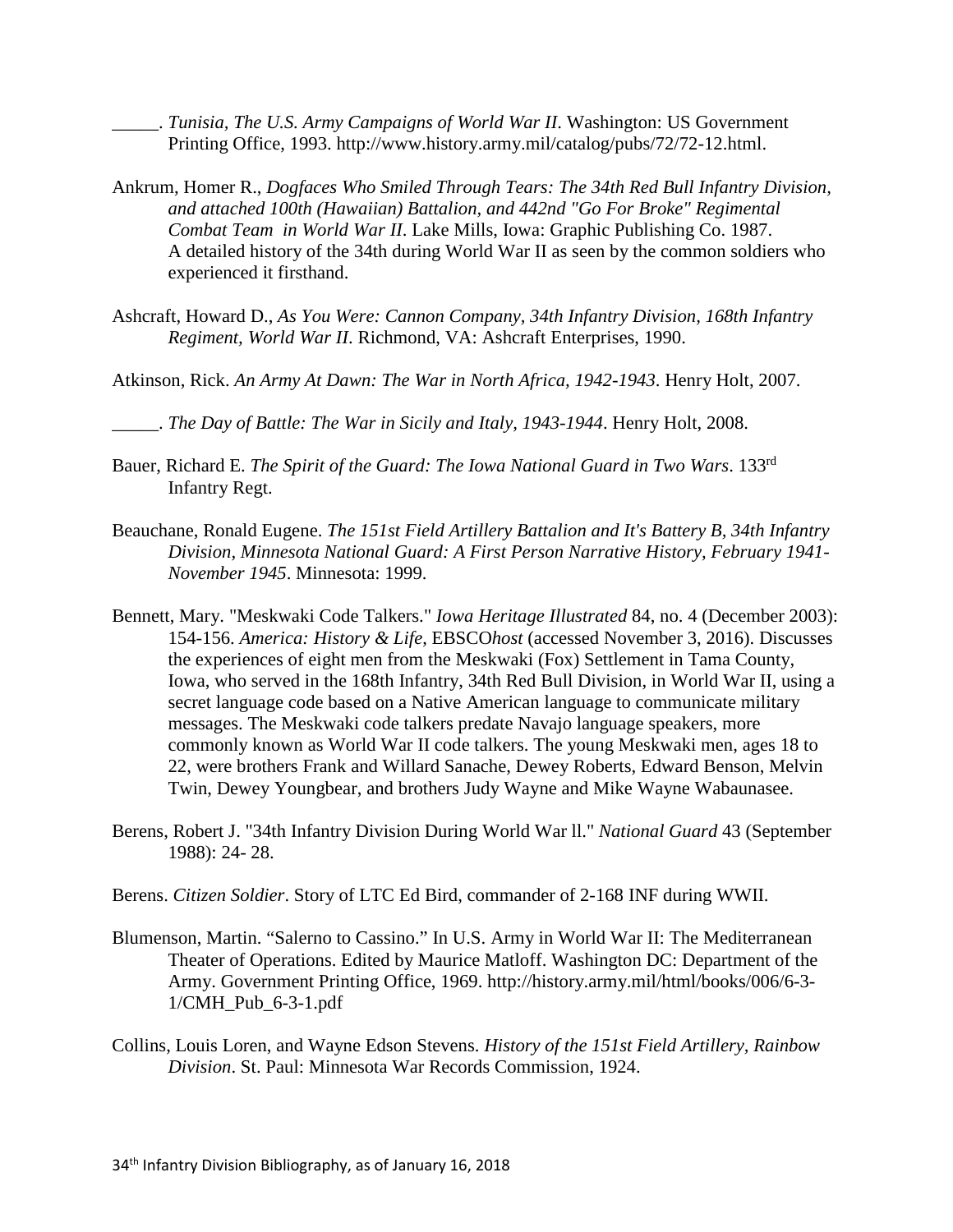- Davies, Kenneth Maitland. To The Last Man: The Chronicle of the 135th Infantry Regiment of Minnesota. St. Paul, MN: Ramsey County Historical Society, 1982.
- Drake, Thomas L. "Account of the Faid-Kasserine Pass—the isolation and capture of the major portion of the 168th Infantry Regiment."
- Fisher, Ernest F. Jr. "Cassino to the Alps." In U.S. Army in World War II: The Mediterranean Theater of Operations. Washington D.C.: Department of the Army, Government Printing Office, 1977. http://www.history.army.mil/html/books/006/6-4-1/CMH\_Pub\_6-4-1.pdf
- \*Furor Vikingorum: 47th (Viking) Infantry Division Minnesota National Guard. Includes brief unit histories: 135<sup>th</sup> Infantry, 109<sup>th</sup> Transportation Battalion, 125<sup>th</sup> Artillery, 175<sup>th</sup> Artillery, 151<sup>st</sup> Artillery, 747<sup>th</sup> Ordinance Battalion, 147<sup>th</sup> Signal Battalion, 194<sup>th</sup> Armor,  $147<sup>th</sup>$  Transportation Battalion,  $136<sup>th</sup>$  Infantry,  $204<sup>th</sup>$  Medical Battalion,  $47<sup>th</sup>$  Division Trains and Band, and Camp Ripley.
- Gammack, Gordon. *The 34th Division's Italian Campaign (to December 1943) and Other Selected Articles*. Des Moines, 1944.
- Hohenberger, Vernon. *Retracing my footsteps in World War II*.
- Hougen, John H. *History of the Famous 34th Infantry Division*. San Angelo, TX: Newsfoto Publishing Co., 1949. Reprinted by Nashville: Battery Press, 1986. [https://hdl.handle.net/2027/wu.89063010698.](https://hdl.handle.net/2027/wu.89063010698) Summarizes the noteworthy activities and campaigns of the division in World War II.
- Howe, George F. "Northwest Africa: Seizing the Initiative in the West." In U.S. Army in World War II: Mediterranean Theater of Operations. Edited by Maurice Matloff. Washington DC: Department of the Army, Government Printing Office, 1957. [http://www.history.army.mil/html/books/006/6-1-1/CMH\\_Pub\\_6-1-1.pdf.](http://www.history.army.mil/html/books/006/6-1-1/CMH_Pub_6-1-1.pdf) Also [https://hdl.handle.net/2027/mdp.39015005149557.](https://hdl.handle.net/2027/mdp.39015005149557)
- Jenning, Hal B. *The Medical Department of the United States Army in World War II Vol. 2, Overseas Theaters*. Washington: Department of the Army, 1973. https://hdl.handle.net/2027/uc1.b3725490.
- Johnson, Jack K. "History of the 34th 'Red Bull' Infantry Division." Minnesota Military Museum, November, 2015. http://www.mnmilitarymuseum.org/files/2614/4683/6219/34th\_ID\_history\_1917- 2015.pdf
- Kahn, E. J., Jr., and H. McLemore, *Fighting Divisions.* Washington: Infantry Journal Press, 1945. Reprint. Washington: Zenger Publishing Co., 1980.
- Kreger, William G. *A Condensed History of the 135th Infantry from Gettysburg to the Po*. N.p., 1951.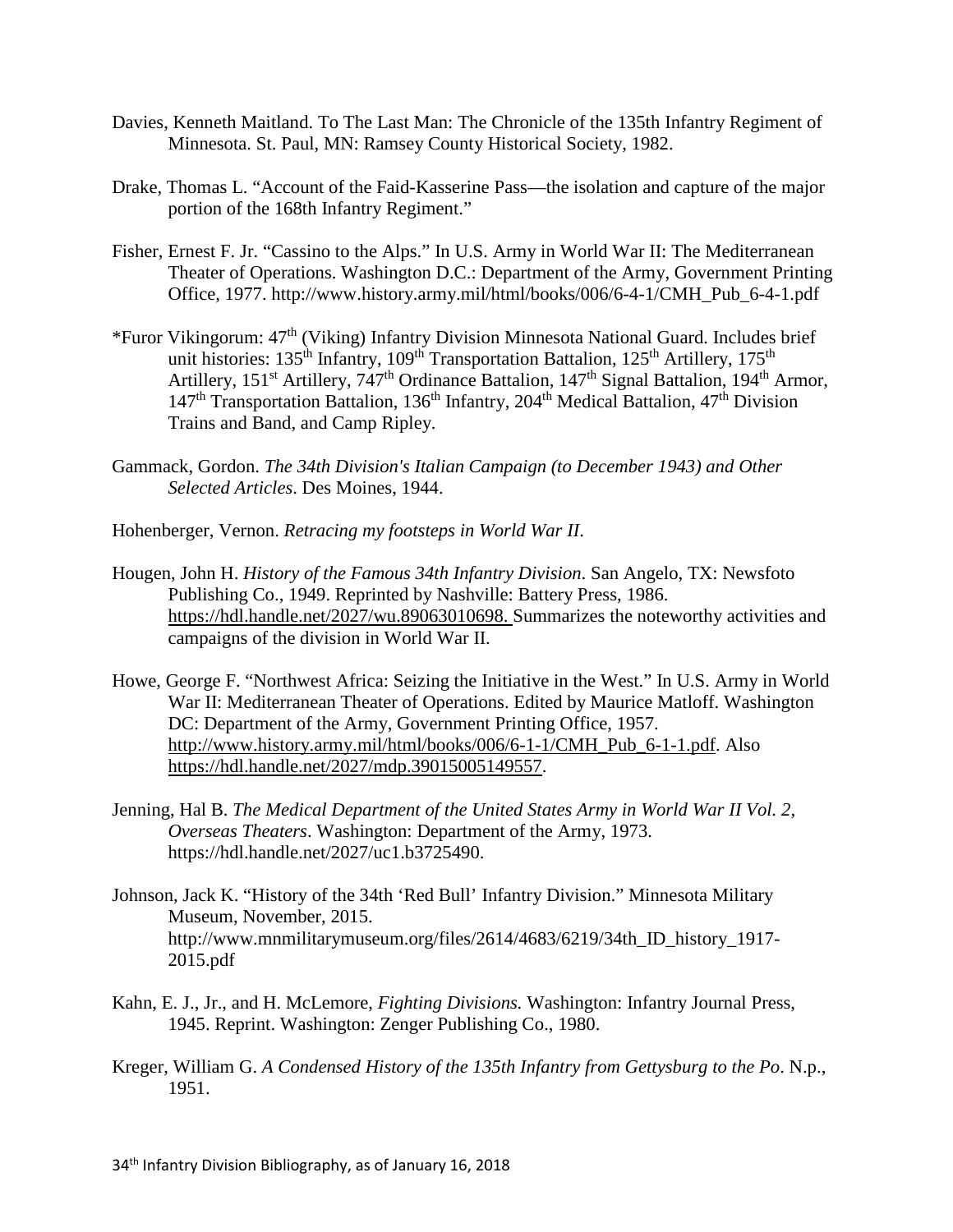- Kunz, Virginia Brainard. *Muskets to Missiles: A Military History of Minnesota*. St. Paul: Minnesota Statehood Centennial Commission, 1958.
- Laurie, Clayton D. *Anzio, The U.S. Army Campaigns of World War II*. Washington: US Government Printing Office. [http://www.history.army.mil/html/books/072/72-](http://www.history.army.mil/html/books/072/72-19/CMH_Pub_72-19.pdf) [19/CMH\\_Pub\\_72-19.pdf.](http://www.history.army.mil/html/books/072/72-19/CMH_Pub_72-19.pdf)
- \_\_\_\_\_. *Rome-Arno, The U.S. Army Campaigns of World War II*. Washington: US Government Printing Office. http://www.history.army.mil/html/books/072/72-20.
- Leehan, Brian. *Roaring Bull: The 34th Infantry Division in the Global War on Terror*. Minneapolis: Beaver's Pond Press, 2017.
- Lehman, Milton. "Champion Hardluck Division." *Saturday Evening Post* (13 October 1945).
- MacDonald, Charles B. "Ch. 22 World War II: The War Against Germany and Italy." In Army Historical Series: American Military History, 473–483. Washington DC: Government Printing Office, 1989. http://www.history.army.mil/books/amh/AMH-22.htm.
- Mahon, John K. and Romana Danysh. *Fifth Army History, 16 August – 15 December 1944, Part VII, The Gothic Line*. [https://hdl.handle.net/2027/mdp.39015051646308.](https://hdl.handle.net/2027/mdp.39015051646308)
- Military Intelligence Division, War Department. *Fifth Army at the Winter Line (15 November 1943- 15 January 1944).* American Forces in Action. Washington: Government Printing Office, 1945.
- *\_\_\_ .From the Volturno to the Winter Line (6 October- 15 November 1943).* American Forces in Action. Washington: Government Printing Office, 1944.
- \_\_\_ . *Salerno: American Operations from the Beaches to Volturno, 9 September- 6 October 1943.* American Forces in Action. Washington: Government Printing Office, 1944.
- Minnesota National Guard. 34th Red Bull Infantry Division. http://www.MinnesotaNationalGuard.org/34id.
- Minnesota National Guard. History of the 34th Infantry Division. 2015. http://www.MinnesotaNationalGuard.org/units/34id/history.php.
- Moraes, João Baptista Mascarenhas de. *The Brazilian Expeditionary Force by its commander*. 1966. [https://hdl.handle.net/2027/uc1.b4078940.](https://hdl.handle.net/2027/uc1.b4078940)
- Nakasone, Edwin M. *The Nisei Soldier Historical Essays on World War II and the Korean War*. White Bear Lake, Minn: Rapit Printing Inc. 1999.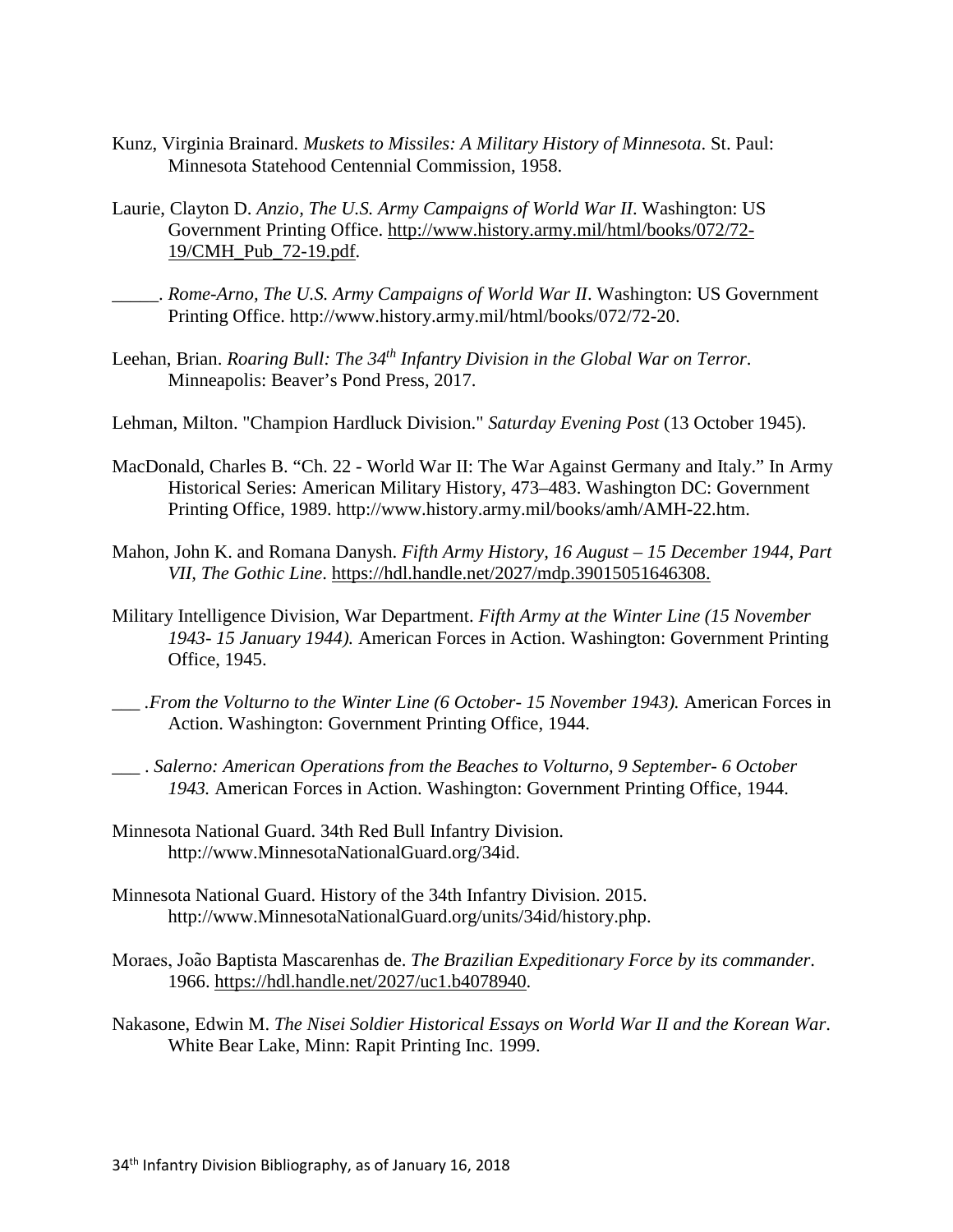- *Narrative History of the 151st Field Artillery Battalion for January 1, 1944 to January 31, 1944.* Italy, 1944.
- Oland, Dwight D. *North Apennines, The U.S. Army Campaigns of World War II*. Washington: US Government Printing Office. http://www.history.army.mil/catalog/pubs/72/72- 34.html.
- *A Partial History: 135th Infantry Regiment, 34th "Red Bull" Division*. N.p., 1945.
- Patton, George S., Paul D. Harkins, and Beatrice Banning Ayer Patton. *War as I Knew It.* Boston: Houghton Mifflin, 1947.
- Popa, Thomas A. *Po Valley, The U.S. Army Campaigns of World War II*. Washington: US Government Printing Office, 1993. http://www.history.army.mil/catalog/pubs/72/72- 33.html.
- Pyle, Ernie. *Brave Men*. New York: H. Holt and, 1944.
- Saylor, Thomas. *Leadership and Lessons Learned: The Life and Career of Gen. John W. Vessey, Jr*. 2017. Unpublished oral history. Based on audio: http://cdm16120.contentdm.oclc.org/cdm/landingpage/collection/p16120coll47
- Schaps, Ralph B. *500 Days of Front Line Combat*. Lincoln, Neb: iUniverse, Inc. 2003. Co. H, 2/135 Infantry, 34<sup>th</sup> Infantry Division.
- *Shorty at War*. 2-133 INF.
- Smith, Kenneth V. *Naples-Foggia, The U.S. Army Campaigns of World War II*. Washington: US Government Printing Office, 1993. http://www.history.army.mil/catalog/pubs/72/72- 17.html.
- South Dakota World War II History Commission. *South Dakota in World War II*. 1947. [https://hdl.handle.net/2027/uc1.b4506270.](https://hdl.handle.net/2027/uc1.b4506270) An account of the various activities of the people of South Dakota during the period of World War II, both in South Dakota and where South Dakotans and South Dakota units were active throughout the world.
- Starr, Chester G. *From Salerno to the Alps, a history of the Fifth Army, 1943-1945*. Washington: Infantry Journal Press. 1948. [https://hdl.handle.net/2027/mdp.39015005891919.](https://hdl.handle.net/2027/mdp.39015005891919)
- Stewart, Richard W. "The 'Red Bull' Division: The Training and Initial Engagements of the 34<sup>th</sup> Infantry Division, 1941-43." *Army History*. Winter 1993. https://hdl.handle.net/2027/uc1.c095723963.
- Truscott, Lucian King. *Command Missions, A Personal Story*. New York: E. P. Dutton and Company. 1954. [https://hdl.handle.net/2027/mdp.39015013235778.](https://hdl.handle.net/2027/mdp.39015013235778)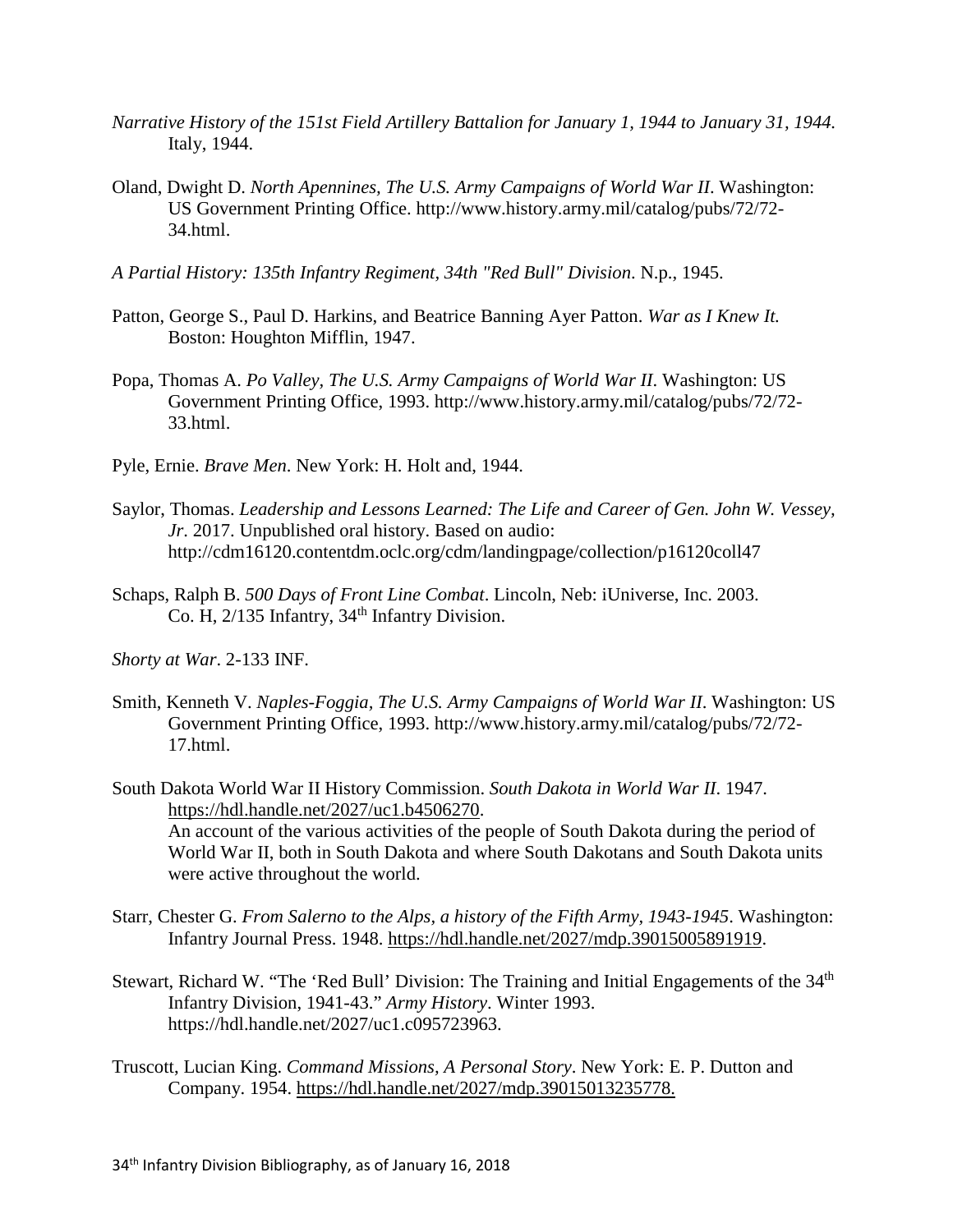- US Army Center of Military History. "Lineage and Honors Headquarters 34th Infantry Division (Red Bull)." http://www.history.army.mil/html/forcestruc/lineages/branches/div/034id.htm.
- US Department of the Army. *United States Army in World War II*. pt.11 v.01. 1947. [https://hdl.handle.net/2027/uc1.31158007759011.](https://hdl.handle.net/2027/uc1.31158007759011)
- Wagner, Bud. *And There Shall Be Wars, World War II Diaries and Memories*. Wilmer Wagner and Lloyd Wagner Press, 2000.
- *With the 34th Infantry Division in Italy, A Portfolio of 30 Etchings.* New York, 1947.
- Wilson, Richard. "The Gallant Fight of the 34th Division in the North African Campaign." Des Moines Register and Tribune, 1943.

#### **1991 – Present**

- Johnson, Jack K. "History of the 34th 'Red Bull' Infantry Division." Minnesota Military Museum, November, 2015. http://www.mnmilitarymuseum.org/files/2614/4683/6219/34th ID history 1917-2015.pdf
- Leehan, Brian. *Roaring Bull: The 34th Infantry Division in the Global War on Terror*. Minneapolis: Beaver's Pond Press, 2017.
- Minnesota National Guard. 34th Red Bull Infantry Division. http://www.MinnesotaNationalGuard.org/34id.
- Minnesota National Guard. History of the 34th Infantry Division. 2015. http://www.MinnesotaNationalGuard.org/units/34id/history.php.
- Mozey, Tim. "34th Infantry Division Is Reactivated After 23 Years: 47th ID Joins 'Red Bulls."' *National Guard* 45 (May 1991): 34-36.
- Nash, Richard C. and Eric Magistad. "Disarming the Key Leader Engagement." Military Review. 2010. https://hdl.handle.net/2027/uc1.31210023163973?urlappend=%3Bseq=13.
- US Army Center of Military History. "Lineage and Honors Headquarters 34th Infantry Division (Red Bull)." http://www.history.army.mil/html/forcestruc/lineages/branches/div/034id.htm.

#### **Unknown**